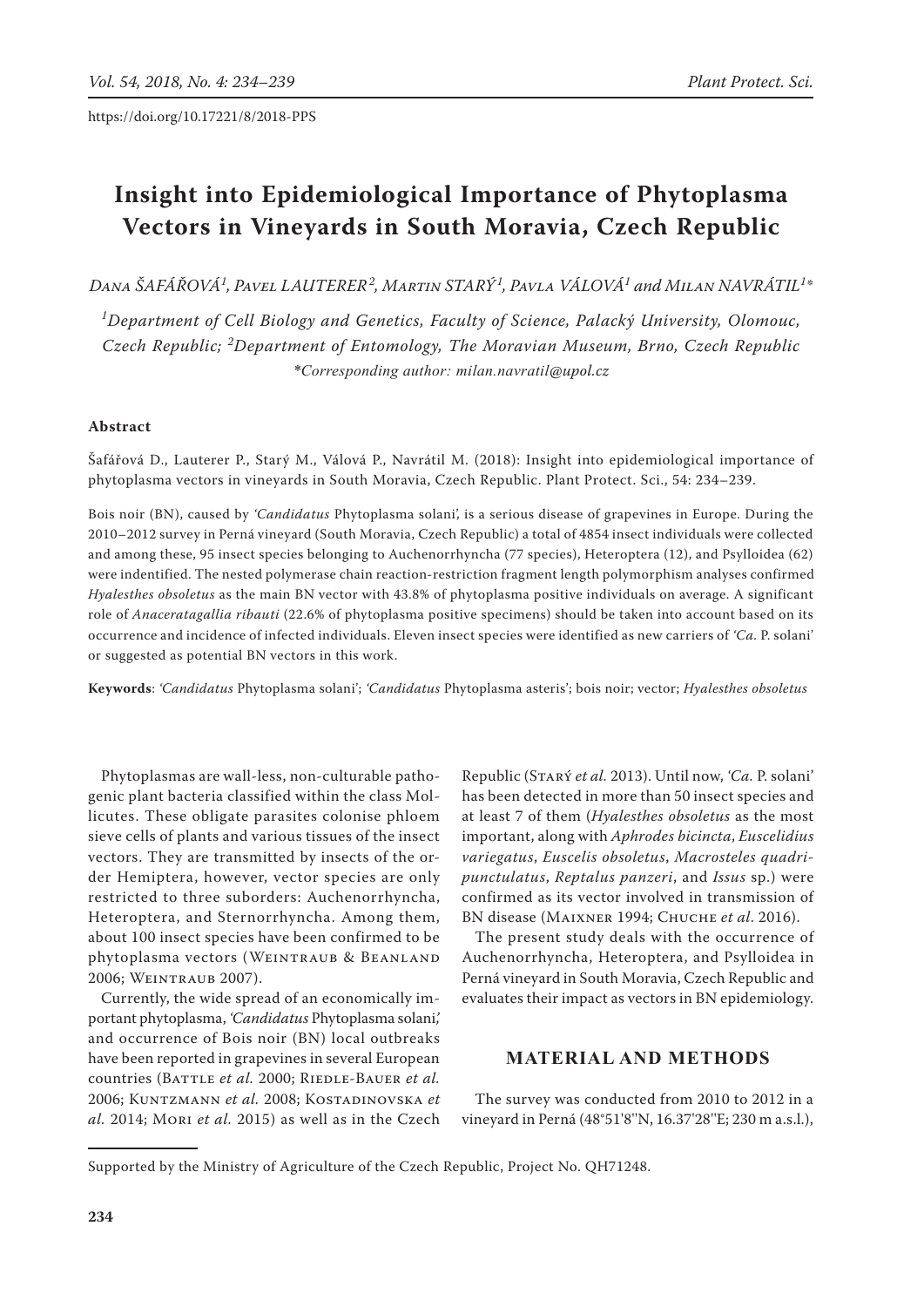South Moravia, Czech Republic. The locality represents a grapevine agro-ecosystem, with a frequent occurrence of BN (Starý *et al*. 2013). The elimination of competing vegetation from the vineyard by herbicides application under the rows, and by sporadic mowing between rows was the only management practice applied in the green cover. The surrounding ruderal vegetation, with predominating nettles (*Urtica dioica*), was mowed once a year at the beginning of July.

Insects were sampled from the undamaged vegetation (up to 100 cm high) in vineyard in two-week intervals from June to August. Individuals were trapped semi-quantitatively using permanent sweep-netting (net 50 cm in diameter) for 1 hour. Captured individuals were stored in absolute ethanol at –20°C until determination and testing for the presence of phytoplasma was done.

Total DNA from individual insects was obtained using a commercial Wizard Genomic DNA Purification Kit (Promega, Madison, USA). The phytoplasma detection and identification was performed using standard nested polymerase chain reaction (PCR) with P1/P7 primers followed by R16F2/R2, and subsequent restriction fragment length polymorphism (RFLP) analysis using *Alu*I, *Bfm*I, *Mse*I, and *Rsa*I (Fermentas, Vilnius**,** Lithuania) restriction endonucleases (Starý *et al*. 2013). Numbers of tested insects are presented in Supplementary [Table S2](https://www.agriculturejournals.cz/web/pps.htm?type=easForDoiArticle&id=8_2018-PPS) in Electronic Supplementary Material (ESM).

### **Results**

*Survey of planthoppers, leafhoppers, and other phytoplasma vectors*. During the systematic survey in 2010–2012 a total of 4854 insect individuals were collected and among these, 95 insect species belonging to Auchenorrhyncha (77 species), Heteroptera (12), and Psylloidea (6) were identified. The most abundant species was *Trioza urticae*, with 1832 individuals trapped; the second was *Aphalara avicularis* (449 individuals). Besides them populations of *Emelyanoviana mollicula, Empoasca pteridis, Psammotettix confinis, Dicranotropis hamata,* and the main vector of *'Ca.* P. solani' *Hyalesthes obsoletus* were also abundant. Detailed characterisation of entomofauna, list of species trapped, and their relative abundance are summarised in Supplementary [Tables S1 and S2.](https://www.agriculturejournals.cz/web/pps.htm?type=easForDoiArticle&id=8_2018-PPS) 

*Phytoplasma detection in insects*. In total, 1138 adults representing 45 species were tested for

phytoplasma presences, 28 insect species were bearing *'Ca.* P. solani' (16SrXII-A subgroup) and/or *'Ca.* P. asteris' (16SrI-B, -C, and prevalent -F subgroups). For details see Supplementary Table S2. Phytoplasma *'Ca.* P. solani' was detected in 18 Auchenorryncha species, 3 Heteroptera species, and 2 Psylloidea species. Among them, 9 species known as BN and/ or stolbur confirmed vectors: *Anaceratagallia ribauti* (relative abundance 102 individuals), *Aphrodes bicincta* (3), *Euscelidius variegatus* (64), *Euscelis incisus* (5), *Hardya tenuis* (1), *Hyalesthes obsoletus*  (146), *Macrosteles quadripunctulatus* (64), *Macrosteles laevis* (25), and *Reptalus panzeri* (4) occurred at this locality, but only two of them showed a higher abundance together with the significant percentage of *'Ca.* P. solani' positive individuals: *Hyalesthes obsoletus* (43.8%) and *Anaceratagallia ribauti* (22.6%).

Based on the high abundance and the highest number of phytoplasma positive individuals, the *Hyalesthes obsoletus* should be expectedly considered the most important vector species. The individuals were sampled from the end of June, with the population density culminating at the beginning of July (Figure 1), to the middle of August, when the last individuals were sporadically caught in the season. The adults were mainly present on *Urtica dioica* (94% of the collected individuals), and to a lesser extent



Figure 1. Total seasonal abundance and phytoplasma presence in *Hyalesthes obsoletus* captured in vineyard from 2010 to 2012

Data summarised according the month decades (I–III), phytoplasma positive (black column) and phytoplasma negative (grey column) individuals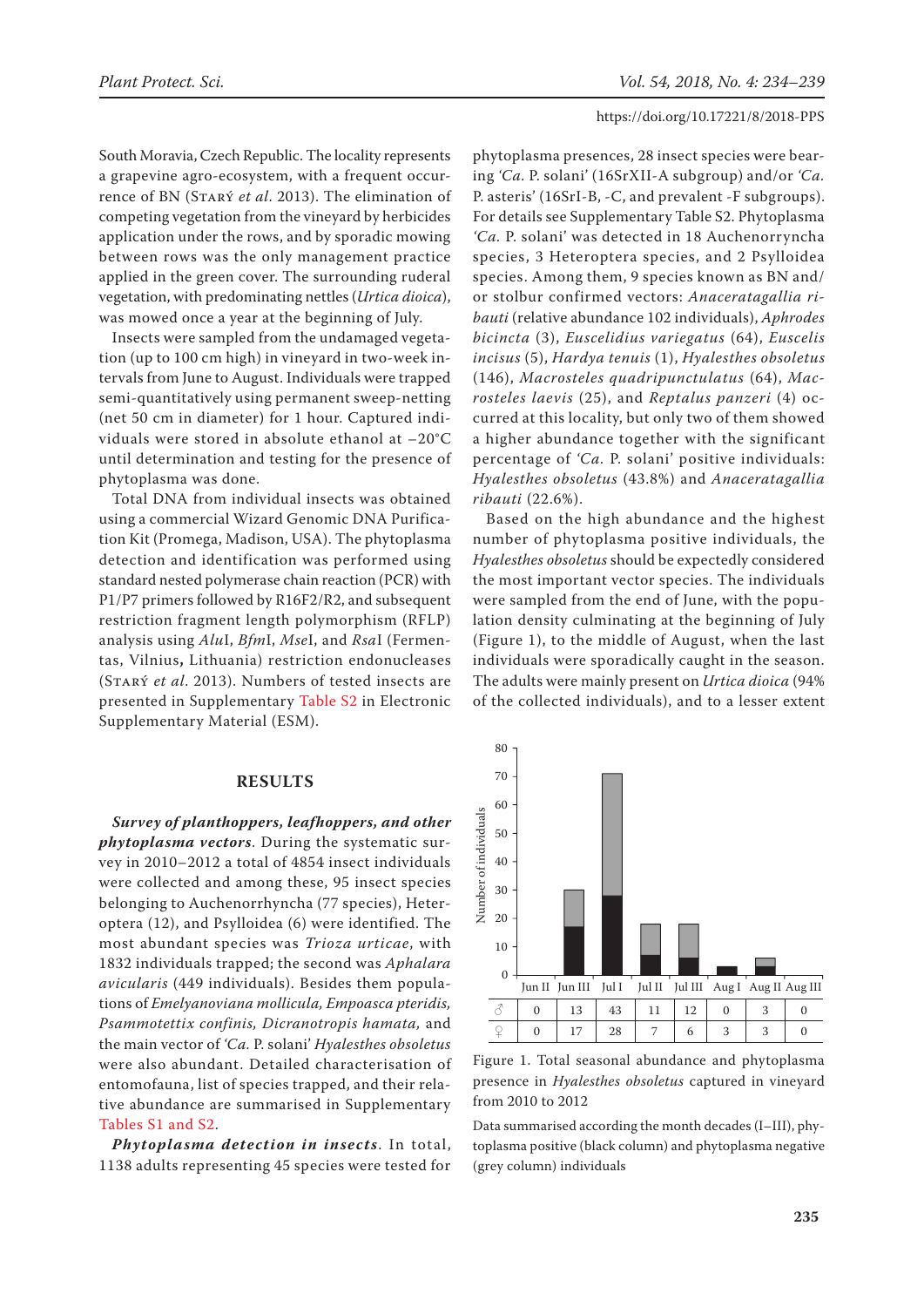on *Convolvulus arvensis* (6%) plants. The second important prevalent vector, *Anaceratagallia ribauti*, was sampled from the second half of June to the end of August, with the population culmination during July. The epidemiological situation of BN might have been additionally influenced by vector *Macrosteles quadripunctulatus* (relative abundance 64 individuals, 4.2% positive individuals) that was sampled from the beginning of June to the end of August with population density culmination noted during July.

Surprisingly, *'Ca.* P. solani' was detected in the confirmed *'Ca.* P. asteris' vector *Neoaliturus fenestratus* (relative abundance 13 individuals; 61.5% positive individuals). A high incidence of *'Ca.* P. solani' was also noted in the abundant *Mocuellus collinus* (51; 36.1%), *Lygus rugulipennis* (69; 46.2%), and its presence was for the first time detected in *Doratura homophyla* (65; 16.1%), *Empoasca pteridis* (165; 35.0%), *Psammotettix confinis* (139; 19.4%), and *Aphalara avicularis* (449; 11.6%).

The occurrence of other eight *'Ca.* P. asteris' vector species was noted at the same locality (*Aphrodes bicincta, Empoasca decipiens*, *Euscelidius variegatus*, *Euscelis incisus*, *Macrosteles laevis*, *Macrosteles qudripunctulatus*, *Macrosteles viridigriseus*, and *Neoliturus fenestratus*), but only *M. quadripunctulatus* showed higher abundance and AY phytoplasma infestance (relative abundance 64 individuals, 16.7% positive individuals). A considerable percentage of phytoplasma positive individuals were found in potential vectors *P. alienus* (54; 12.5%) and *Javesella pellucida* (98; 9.28%). Totally 9 species were bearing both mentioned phytoplasmas, either *'Ca.* P. solani' or *'Ca.* P. asteris' (for details see Supplementary [Table S2\).](https://www.agriculturejournals.cz/web/pps.htm?type=easForDoiArticle&id=8_2018-PPS)

In summary, the new potential vectors of *'Ca.*  P. solani' (STOL) and/or *'Ca.* P. asteris' (AY) detected in our study were: *Doratura homophyla* (AY, STOL), *Empoasca pteridis* (STOL), *Ophiola decumana* (STOL), *Psammotettix confinis* (STOL), *Psammotettix kolosvarensis* (AY), *Streptanus aemulans* (AY, STOL), *Dicranotropis hamata* (AY, STOL), *Javesella pellucida* (STOL), *Adelphocoris lineolatus* (STOL), *Liocoris tripustulatus* (STOL), *Aphalara avicularis* (STOL), and *Trioza urticae* (STOL).

## **Discussion**

The research into *'Ca.* P. solani' and its vectors carried out so far within different European vineyard agroecosystems has been limited, data have still been only partial, and in some cases contradictory (Fos *et al.* 1992; Battle *et al.* 2000; Orenstein *et al.* 2003; Riedle-Bauer *et al.* 2006; Cvrković *et al.* 2011; Mehle *et al.* 2011; Mitrović *et al.* 2012; Atanasova *et al.* 2015). BN epidemiology is connected with two main epidemiological cycles, nettle cycle characterised by *'Ca.* P. solani' tuf-a type and *Urtica dioica* as a reservoir plant, and bindweed cycle with *'Ca.* P. solani' tuf-b type and *Convolvulus arvensis* present (Langer & Maixner 2004). The only *'Ca.* P. solani' tuf-b type and *U. dioica* as dominant reservoir plant have been reported until now in South Bohemia (Fialová *et al*. 2009; Starý *et al*. 2013), but it could be similar to the situation recently observed at some localities in Austria characterised by the presence of specific tuf-b2 genotype (Aryan *et al*. 2014).

Studies on the vineyard community of Auchenorryncha, Heteroptera, and Psylloidea species (BN vector and/or potential vector) have been conducted in different European countries, however only few of them under Central European climatic conditions (Safarova *et al*. 2011; Aryan *et al*. 2014; Tancik & Seljak 2017).

In the present study, the expected key role of *Hyalesthes obsoletus* in the epidemiology of bois noir disease in Perná vineyard (Czech Republic) was demonstrated. The detected infection rate (34–62%) is similar to the observations previously made in other European vineyards (Fos et al. 1992; SFORZA *et al.* 1998; Ge & Maixner 2003; Riolo *et al.* 2007; Sabaté *et al.* 2007; Cvrković *et al*. 2011; Mitrović *et al.* 2012; Aryan *et al*. 2014).

*Macrosteles quadripunctulatus* and *M. laevis* are frequent polyphagous species and both of them were experimentally confirmed as *'Ca.* P. solani' vectors, with *M. quadripunctulatus* as a vector to grapevines and vegetables and *M. laevis* only to vegetables (BATLLE *et al.* 2008). During our survey and under the conditions at the studied vineyard, the both *Macrosteles* species were evaluated as not so important in phytoplasma spread into grapevines, as only 4.2% of the phytoplasma infected *M. quadripunctulatus* individuals were caught; even though the species abundance was higher compared to other *'Ca.* P. solani' vectors detected there, and no infected *M. laevis* individuals were found.

*Anaceratagalia ribauti* is another insect species that is able to transmit *'Ca.* P. solani' among the host plants. Its vector status was demonstrated by proving its ability of phytoplasma acquisition from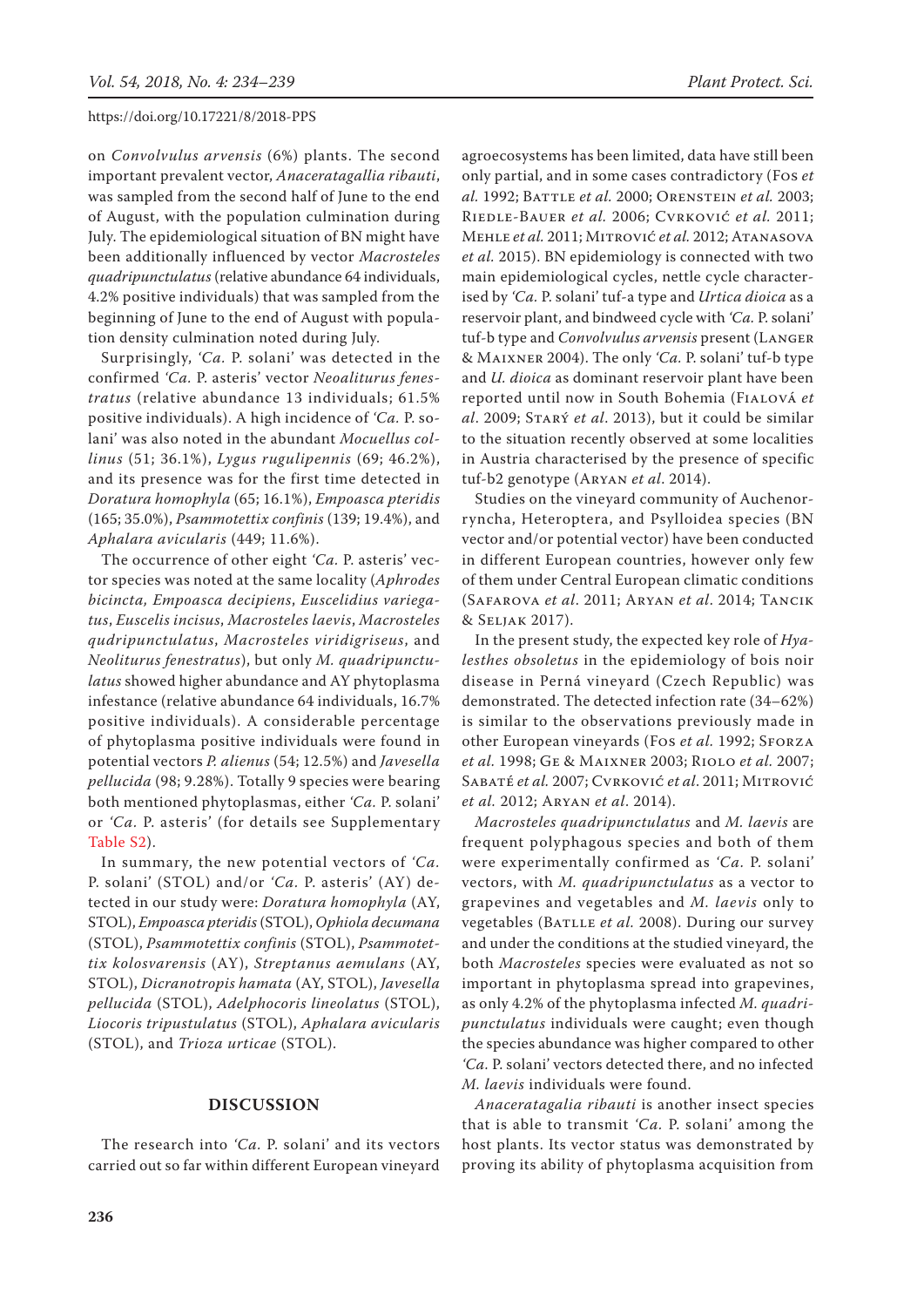bindweed and subsequent transmission to broad bean and periwinkle (RIEDLE-BAUER et al. 2006, 2008; Aryan *et al*. 2014). The frequent occurrence of *A. ribauti* observed in the studied vineyard was reported from various European countries, too. But under the predominant presence of confirmed vector *H. obsoletus* it was evaluated as of less or none epidemiological impact (RIEDLE-BAUER et al. 2006; Cvrković *et al.* 2011; Mehle *et al.* 2011; Landi *et al.* 2013; Aryan *et al*. 2014). However, despite the fact that the transmission of BN to grapevine by *A. ribauti* was not observed, its potential importance in BN pathosystem cannot be excluded due to its relatively high abundance, infectivity, and proven ability to transmit BN among reservoir herbaceous plants.

In summary, in this study, 23 insect species bearing *'Ca.* P. solani', including 5 BN confirmed vectors, were found. Ten of the studied insect species had been tested earlier in transmission trials with negative results: *Dicranotropis hamata*, *Psammotettix alienus*, *Aphrodes makarovi*, *Errastunus ocellaris*, *Jassargus obtusivalvis*, *Mocuellus collinus*, *Mocydia crocea*, *Neoaliturus fenestratus*, *Psammotettix confinis*, and *Streptanus aemulans* (RIEDLE-BAUER *et al.* 2008)*.* These findings cannot not be taken as a proof of their non-vector status, as success often depends on the test model chosen, the number of trapped as well as individual insects used, and on the number of repetitions. For example, *Euscelis incisus* was accepted as a stolbur vector (VALENTA *et al*. 1961), but negative results in a transmission test under specific conditions were obtained, too (Riedle-Bauer *et al.* 2008).

On the other hand, the high number of other phytoplasma positive insect species does not directly indicate their importance in phytoplasma spread; their live history should be taken into account prior to their assignment as a potential vector. In this regard, polyphagous species developing and feeding on dicotyledonous weeds, such as *Philaenus spumarius*, earlier confirmed as a vector of *'Ca.* P. mali' (Hegab & El-Zohairy 1986); *Aphrodes macarovi*, a new species close to *'Ca.* P. solani' vector *Aphrodes bicincta* (Tishechkin 1998); *Empoasca* spp. including the vector of *'Ca.* P. asteris' *Empoasca decipiens* (GALETTO *et al.* 2011); *Psammotettix* spp. including the vector of *'Ca.* P. asteris' *Psammotettix alienus* (LANDI et al. 2013), could be evaluated as putative vectors but their vector status should be confirmed in transmission trials. The biology of these species

and their ability to develop on bindweed or nettle should be elucidated, too.

The insect species feeding on monocotyledonous plants (mainly *Poaceae*) such as *Dicranotropis hamata*, *Doratura* spp., *Errastunus ocellaris*, *Mocuellus collinus*, and *Mocydia crocea* cannot be considered significant vectors of *'Ca.* P. solani' due to their feeding plant preference, although they are capable of phytoplasma acquisition during accidental feeding on dicotyledonous plants.

Besides *'Ca.* P. solani', the second phytoplasma *'Ca.* P. asteris' was detected in many insect species even though this phytoplasma was not detected in plants at the studied locality. Contrary to reports from other European countries (DUDUK et al. 2007; LANDI et *al.* 2013) about the prevalence of the 16SrI-B and 16SrI-C subgroups strains, in our study the 16SrI-F strain predominanted, in line with earlier preliminary results from a similar locality (Orságová *et al.* 2011).

Although *Hyalesthes obsoletus* is the most important vector in the studied agro-ecosystems, it cannot be excluded that '*Ca.* P. solani' could be transmitted among reservoir hosts and/or target crop by another insect species. Based on our observation, attention should be focused to *Anaceratagalia ribauti* as the potentially important vector and effective evaluation of its transmission ability to grapevine should follow.

#### **References**

- Aryan A., Brader G., Mörtel J., Pastar M., Riedle-Bauer M. (2014): An abundant '*Candidatus* Phytoplasma solani' tuf b strain is associated with grapevine, stinging nettle and *Hyalesthes obsoletus*. European Journal of Plant Pathology, 140: 213–227.
- Atanasova B., Jakovljević M., Spasov D., Jović J., Mitrović M., Toševski I. (2015): The molecular epidemiology of bois noir grapevine yellows caused by '*Candidatus* Phytoplasma solani' in the Republic of Macedonia. European Journal of Plant Pathology, 142: 759–770.
- Batlle A., Martinez M.A., Lavina A. (2000): Occurrence, distribution and epidemiology of grapevine yellows in Spain. European Journal of Plant Pathology, 106**:** 811–816.
- Batlle A., Altabella N., Sabate J., Lavina A. (2008): Study of the transmission of stolbur phytoplasma to different crop species, by *Macrosteles quadripunctulatus*. Annals of Applied Biology, 152: 235–242.
- Chuche J., Danet J.-L., Salar P., Foissac X., Thiery D. (2016): Transmission of '*Candidatus* Phytoplasma solani' by *Reptalus quinquecostatus* (*Hemiptera: Cixiidae*). Annals of Applied Biology, 169: 214–223.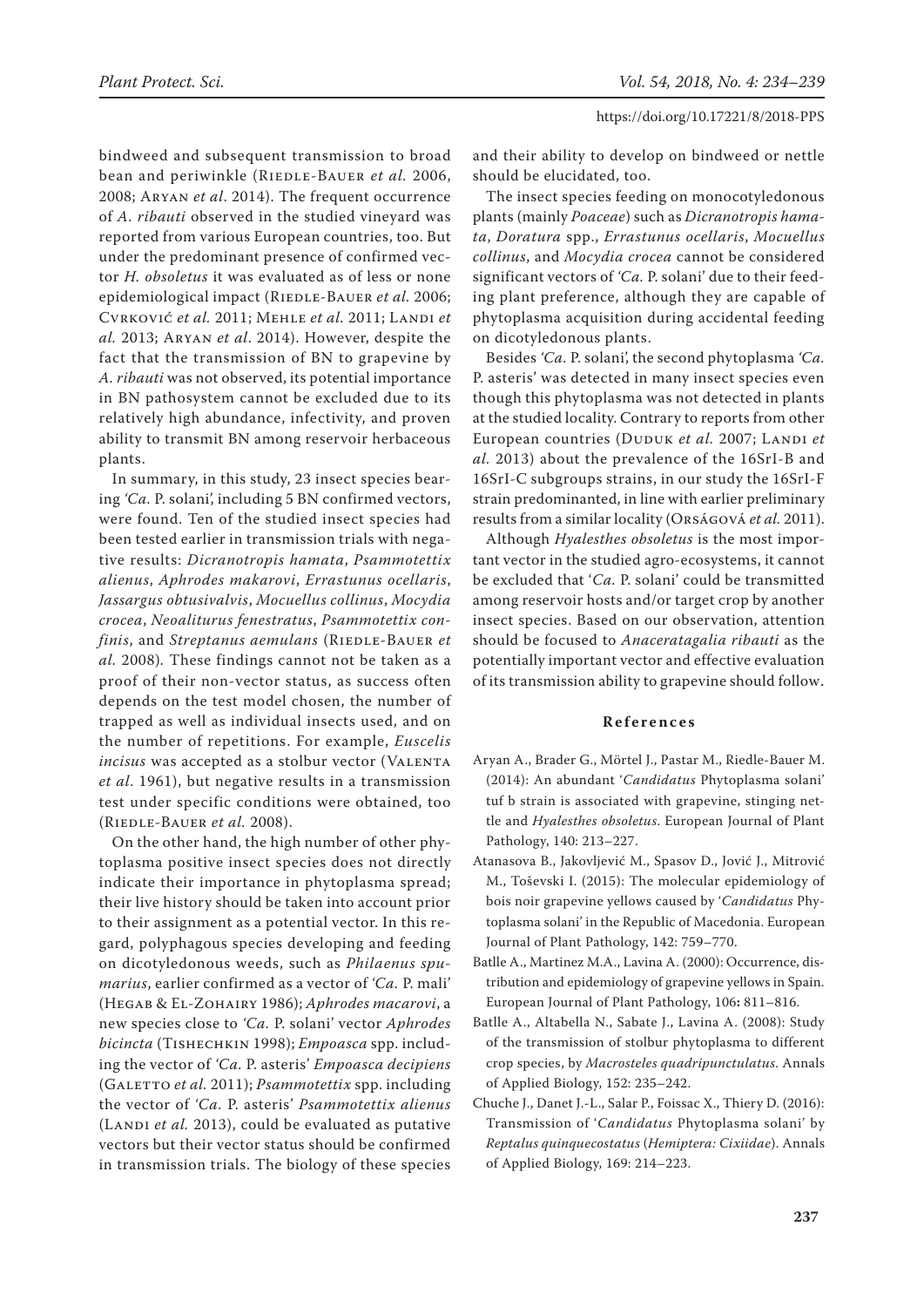- Cvrković A., Jović J., Mitrović M., Krstić O., Krnjalić S., Toševski I. (2011): Potential new hemipteran vectors of stolbur phytoplasma in Serbian vineyards. Bulletin of Insectology, 64 (Supplement): S129–S130.
- Duduk B., Bulajić A., Duduk N., Calari A., Paltrinieri S., Krstić B., Bertaccini A. (2007): Identification of phytoplasmas belonging to aster yellows ribosomal group in vegetables in Serbia. Bulletin of Insectology, 60: 341–342.
- Fialová R., Válová P., Balakishiyeva G., Danet J.-L., Šafárová D., Foissac X., Navrátil M. (2009): Genetic variability of stolbur phytoplasma in annual crop and wild plant species in south Moravia. Journal of Plant Pathology, 91: 411–416.
- Fos A., Danet J.-L., Zreik L., Garnier M., Bove J.M. (1992): Use of a monoclonal antibody to detect the stolbur mycoplasmalike organism in plants and insects and to identify a vector in France. Plant Disease, 76**:** 1092–1096.
- Galetto L., Marzachì C., Demichelis S., Bosco D. (2011): Host plant determines the phytoplasma transmission competence of *Empoasca decipiens* (Hemiptera: Cicadellidae). Journal of Economic Entomology, 104: 360–366.
- Ge Q., Maixner M. (2003): Comparative experimental transmission of grapevine yellows phytoplasmas to plants and artificial feeding medium. In: Extended Abstracts – 14<sup>th</sup> Meeting of the International Council for the Study of Virus and Virus-Like Diseases of the Grapevine (ICVG), Sept 12–17, 2003, Locorotondo, Italy: 109–110. Available at www.agr.uniba.it/ICVG2003 (accessed Dec 5, 2017).
- Hegab A.M., El-Zohairy M.M. (1986): Retransmission of mycoplasma-like bodies associated with apple proliferation disease between herbaceous plants and apple seedlings. Acta Horticulturae, 193: 343–344.
- Kostadinovska E., Quaglino F., Mitrev S., Casati P., Bulgari D., Bianco P.A. (2014): Multiple gene analyses identify distinct Bois noir phytoplasma genotypes in the Republic of Macedonia. Phytopathologia Mediterranea, 53: 300–310.
- Kuntzmann K., Bogen E., Renel C. (2008): Bois noir disease of the grapevine in Alsace: field transmission, observations made on symptomatology and reduction of transmission risk by the vector *Hyalesthes obsoletus* Signoret. IOBC/ WPRS Bulletin, 36: 127–136.
- Landi L., Isidoro N., Riolo P. (2013): Natural phytoplasma infection of four phloem-feeding Auchenorrhyncha across vineyard agroecosystems in central–eastern Italy. Journal of Economic Entomology, 106: 604–613.
- Langer M., Maixner M. (2004): Molecular characterisation of grapevine yellows associated phytoplasmas of the stolbur group based on RFLP analysis of non-ribosomal DNA. Vitis, 43: 191–199.
- Maixner M. (1994): Transmission of German grapevine yellows (Vergilbungskrankheit) by the planthopper *Hyalesthes obsoletus* (Auchenorrhyncha: Cixiidae). Vitis, 33: 103–104.
- Mehle N., Ravnikar M., Seljak G., Knapiè V., Dermastia M. (2011): The most widespread phytoplasmas, vectors and measures for disease control in Sloveni*a.* Phytopathogenic Mollicutes, 1: 66–76.
- Mitrović M., Jović J., Cvrković T., Krstić O., Trkulja N., Toševski I. (2012): Characterisation of a 16SrII phytoplasma strain associated with bushy stunt of hawkweed oxtongue (*Picris hieracioides*) in south-eastern Serbia and the role of the leafhopper *Neoaliturus fenestratus* (Deltocephalinae) as a natural vector. European Journal of Plant Pathology, 134: 647–660.
- Mori N., Quaglino F., Tessari F., Pozzebon A., Bulgari D., Casati P., Bianco P.A. (2015): Investigation on 'bois noir' epidemiology in north-eastern Italian vineyards through a multidisciplinary approach. Annals of Applied Biology, 166: 75–89.
- Orenstein S., Zahavi T., Nestel D., Sharon R., Barkalifa M., Weintraub P.G. (2003): Spatial dispersion pattrens of potential leafhopper and planthopper (Homoptera) vectors of phytoplasma in wine vineyards. Annals of Applied Biology, 142: 341–348.
- Orságová H., Březíková M., Schlesingerová G. (2011): Presence of phytoplasmas in hemipterans in Czech vineyards. Bulletin of Insectology, 64 (Supplement): S119–S120.
- Riedle-Bauer M., Tiefenbrunner W., Otreba J., Hanak K., Schildberger B., Regner F. (2006): Epidemiological observations on Bois Noir in Austrian vineyards. Mitteilungen Klosterneuburg, 56: 177–181.
- Riedle-Bauer M., Sara A., Regner F. (2008): Transmission of a stolbur phytoplasma by the Agalliinae leafhopper *Anaceratagallia ribauti* (Hemiptera, Auchenorrhyncha, Cicadellidae). Journal of Phytopathology, 156: 687–690.
- Riolo P., Landi L., Nardi S., Isidoro N. (2007): Relationships between *Hyalesthes obsoletus*, its herbaceous host plants and "bois noir" phytoplasma strains in vineyard ecosystems in the Marche region (central-eastern Italy). Bulletin of Insectology, 60: 353–354.
- Sabaté J., Laviña A., Legorburu J., Fortanete J., Perez de Obanos J.J., Perez Marín J.L., Reyes J., Batlle A. (2007): Incidence of "bois noir" phytoplasma in different winegrowing regions of Spain and its relation to *Hyalesthes obsoletus*. Bulletin of Insectology, 60: 367–368.
- Safarova D., Lauterer P., Korbasova Z., Stary M., Valova P., Navratil M. (2011): *Hyalesthes obsoletus*, a vector of stolbur phytoplasma: current situation in South Moravia, Czech Republic. Bulletin of Insectology, 64: S127–S128.
- Sforza R., Clair D., Daire X., Larrue J., Boudon-Padieu E. (1998): The role of *Hyalesthes obsoletus* (Hemiptera: Cixiidae) in the occurrence of bois noir of grapevine in France. Journal of Phytopathology, 146: 549–556.